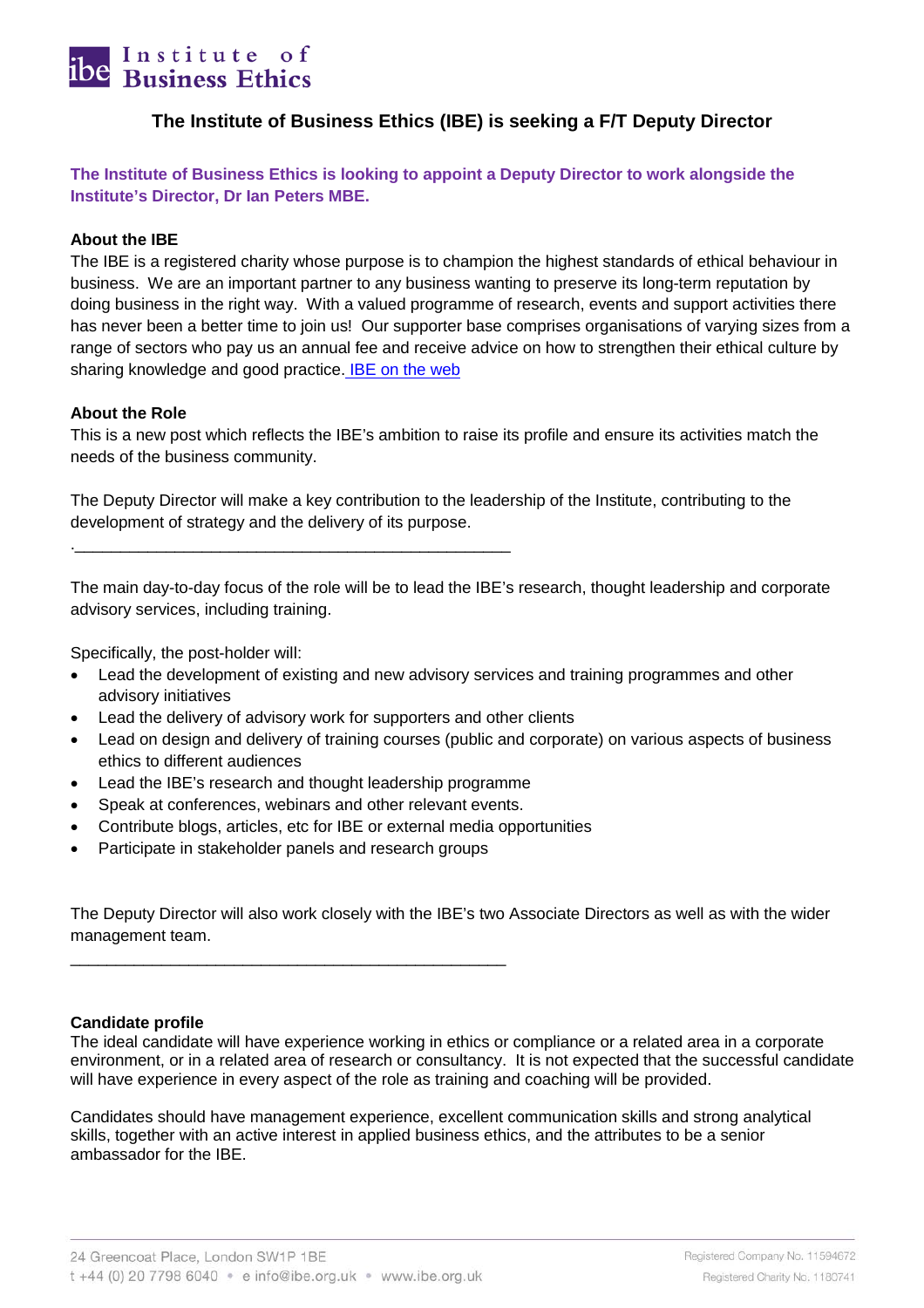## Institute of<br>Business Ethics

Relevant candidates will be able to provide evidence of:

#### *Essential:*

- An active interest in applied business ethics
- Practical commercial business experience of sufficient depth and breadth
- Excellent interpersonal skills with empathy and ability to work in a small team
- Eligibility to work in the UK

#### *Desirable:*

- Evidence of facilitating training courses
- Some experience in an external-facing role

#### **Please note – The IBE is currently operating as a hybrid organisation with a mix of home and officebased working arrangements.**

#### **Timetable: Dates**

Closing date for applications: Midnight, Monday 2 May 2022 Interviews will be held online, between 9 and 20 May 2022.

#### **To Apply:**

To apply please send your CV with a supporting statement, detailing your interest and the specific experience that makes you suitable for this role and what attracts you to the IBE. Please also include your current salary.

#### **Applications should be addressed to Dr Ian Peters and received by Midnight on 2 May via email to [j.wright@ibe.org.uk](mailto:j.wright@ibe.org.uk)**

**If you would like an informal chat about the role with Ian Peters please contact [j.wright@ibe.org.uk](mailto:j.wright@ibe.org.uk)**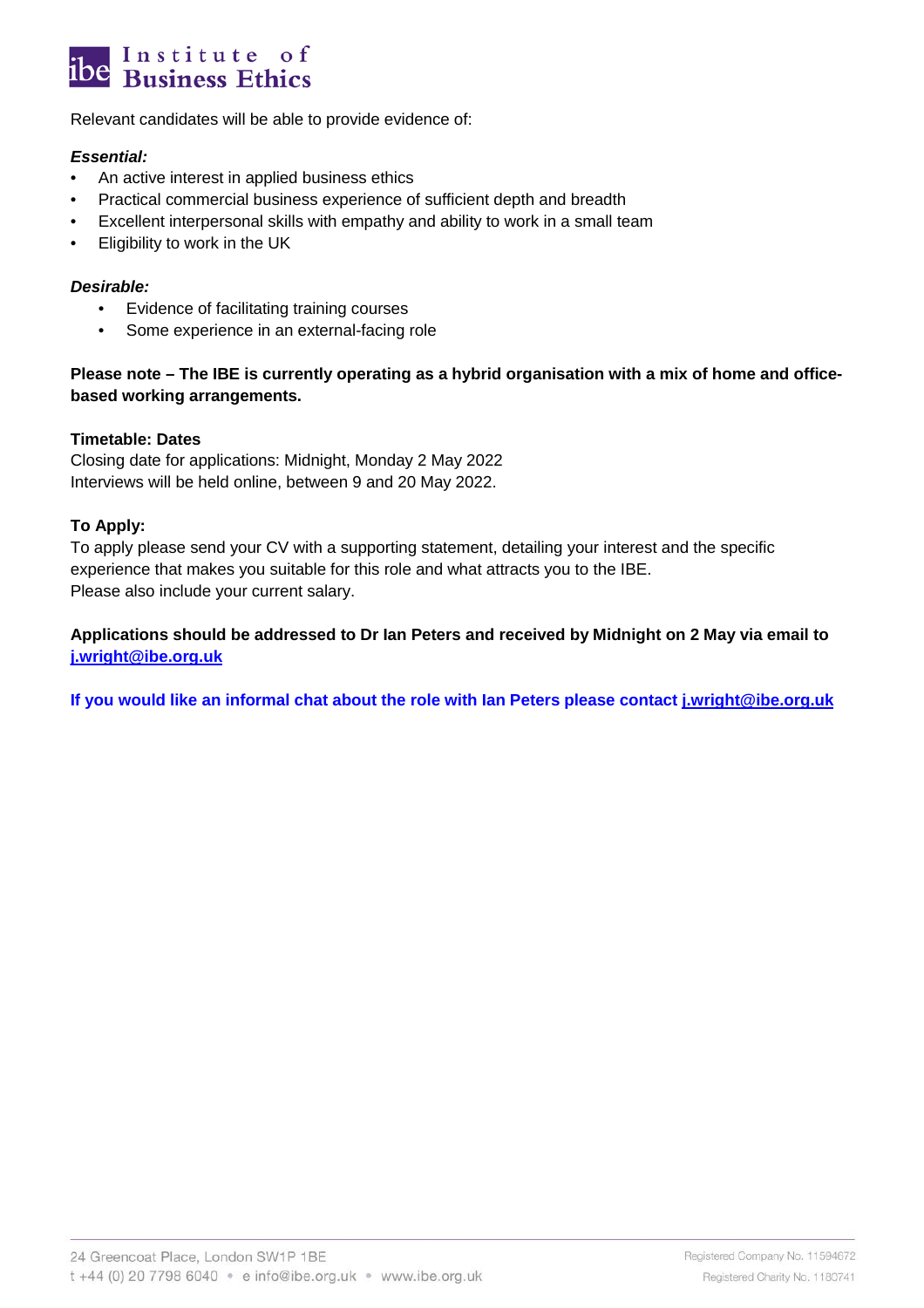

### **Job Description**

| Job Title:                                 | Deputy Director                                      |  |  |
|--------------------------------------------|------------------------------------------------------|--|--|
| Responsible To:                            | Director, IBE                                        |  |  |
| Works With:                                | Associate Director, (Research)                       |  |  |
| Line Reports:                              | Senior Researchers, Researchers, Research Associates |  |  |
| <b>Budget Responsibility:</b><br>Area: tbd |                                                      |  |  |
|                                            | Amount: tbd                                          |  |  |

Purpose of your role:

- (a) Contribute to and lead the IBE's Advisory Services strategy
- (b) Contribute to and lead the IBE's Research and Thought Leadership strategy
- (c) Contribute to the IBE's leadership
- (d) Enhance external profile through external engagement

| Key Responsibilities of the role:                                                                                                                                                                                             | Approximate proportion of time spent<br>on each part of the job:                                            |
|-------------------------------------------------------------------------------------------------------------------------------------------------------------------------------------------------------------------------------|-------------------------------------------------------------------------------------------------------------|
| <b>Advisory services</b>                                                                                                                                                                                                      |                                                                                                             |
| The IBE provides a range of advisory services for its corporate<br>clients including surveys, benchmarking, code and other reviews<br>and training. You will:<br>Lead advisory work projects for Supporters and other clients | Research and thought leadership<br>activities: 35%<br>Advisory work: 35%<br>Training: 10%                   |
| Lead on design and delivery of training courses (public and<br>$\bullet$<br>corporate) on different aspects of business ethics to different<br>audiences                                                                      | External engagement: 5%<br>Professionals against Corruption<br>(PaC) 5%<br>Management and other activities: |
| Ensure prompt response to any research-related queries from<br>IBE supporters and other clients                                                                                                                               | 10%                                                                                                         |
| Lead the development of existing and new advisory services<br>$\bullet$<br>and training programmes and other advisory initiatives                                                                                             |                                                                                                             |
| <b>Research and thought leadership</b><br>Working with the Associate Director (Research), management<br>and execution of research projects, involving different internal and<br>external stakeholders. This includes:         |                                                                                                             |
| Drafting and producing research projects                                                                                                                                                                                      |                                                                                                             |
| Data collection and analysis (including desktop research,<br>$\bullet$<br>surveys, in-depth interviews and workshops)                                                                                                         |                                                                                                             |
| Writing and/or editing research reports and other outputs<br>$\bullet$                                                                                                                                                        |                                                                                                             |
| Leading the Research Hub team                                                                                                                                                                                                 |                                                                                                             |
| Managing external suppliers                                                                                                                                                                                                   |                                                                                                             |
| <b>External engagement</b><br>Speaking engagements at selected conferences, webinars<br>and other relevant events                                                                                                             |                                                                                                             |